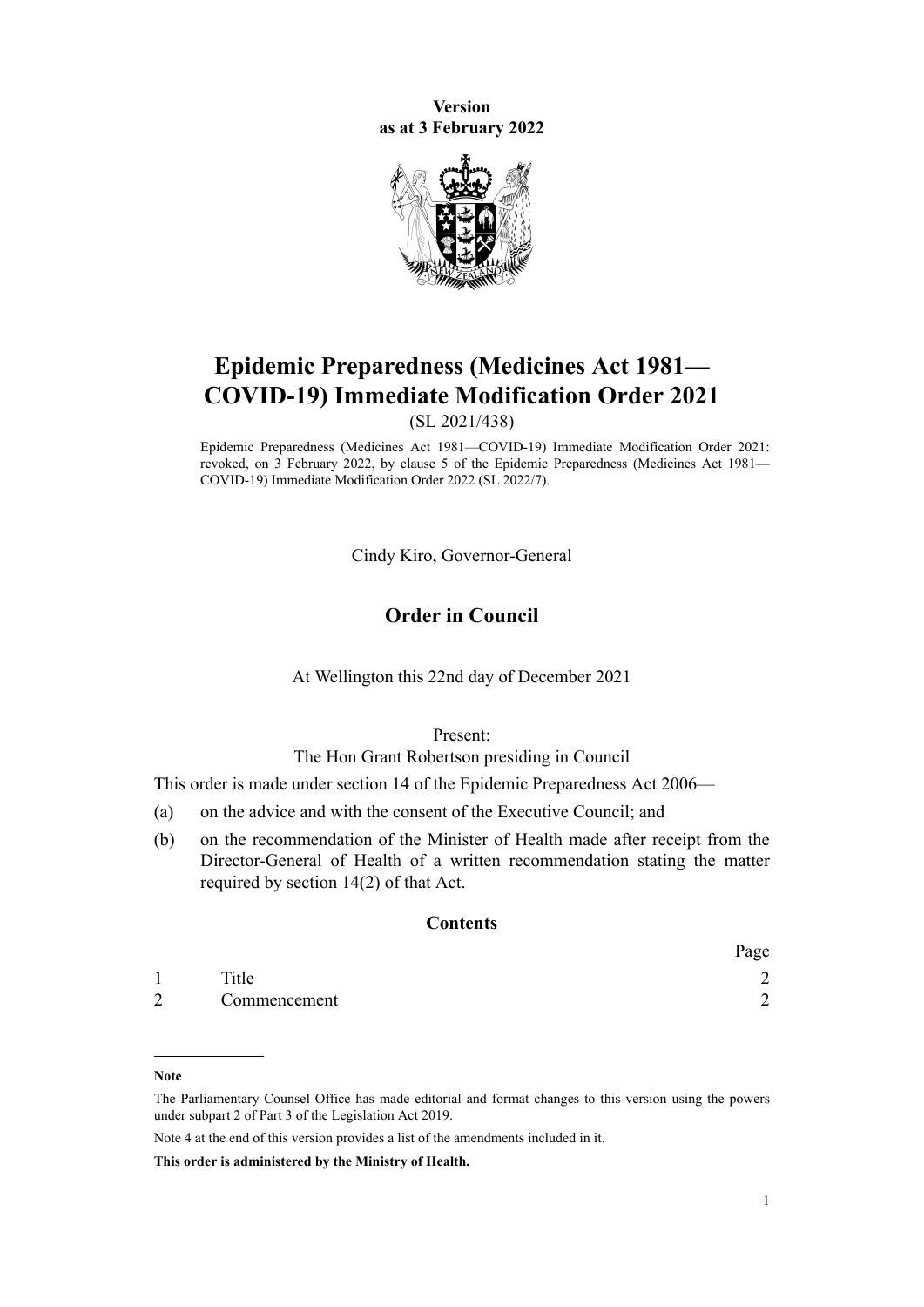<span id="page-1-0"></span>

| cl <sub>1</sub> | Epidemic Preparedness (Medicines Act 1981—<br><b>COVID-19) Immediate Modification Order 2021</b> | Version as at<br>3 February 2022 |
|-----------------|--------------------------------------------------------------------------------------------------|----------------------------------|
| 3               | Enactment to which modifications made                                                            | $\mathcal{P}$                    |
| $\overline{4}$  | Requirement that only authorised prescriber may administer or<br>procure medicine modified       | $\mathcal{P}$                    |
|                 | Revocation                                                                                       |                                  |

# **Order**

### **1 Title**

This order is the Epidemic Preparedness (Medicines Act 1981—COVID-19) Immediate Modification Order 2021.

### **2 Commencement**

This order comes into force on 23 December 2021.

## **3 Enactment to which modifications made**

This order modifies requirements imposed by the [Medicines Act 1981](http://legislation.govt.nz/pdflink.aspx?id=DLM53789) (the **Act**).

## **4 Requirement that only authorised prescriber may administer or procure medicine modified**

[Section 25](http://legislation.govt.nz/pdflink.aspx?id=DLM55417) of the Act applies as if the following were inserted after [section](http://legislation.govt.nz/pdflink.aspx?id=DLM55417)  $25(3)$ :

- (4) The Director-General may, by written notice, specify a person or class of per‐ sons to administer or procure the administration of a third dose of the Pfizer/ BioNTech (Comirnaty, Tozinameran, BNT162b2) vaccine to any person who—
	- (a) is aged 18 years or older; and
	- (b) received their second dose of the Pfizer/BioNTech (Comirnaty, Tozinameran, BNT162b2) vaccine at least 4 months before the date on which the third dose is administered to that person.
- (5) A person or class of persons specified under subsection (4) does not require a prescription in order to administer or procure a third dose of the Pfizer/BioN‐ Tech (Comirnaty, Tozinameran, BNT162b2) vaccine.
- (6) Subsections (4) and (5) apply despite sections 17 to 24.
- (7) To avoid doubt, a third dose of the Pfizer/BioNTech (Comirnaty, Tozinameran, BNT162b2) vaccine administered or procured in accordance with subsection (4) is not a new medicine for the purposes of its administration or the procure‐ ment of its administration by a person or class of persons specified under subsection (4).

2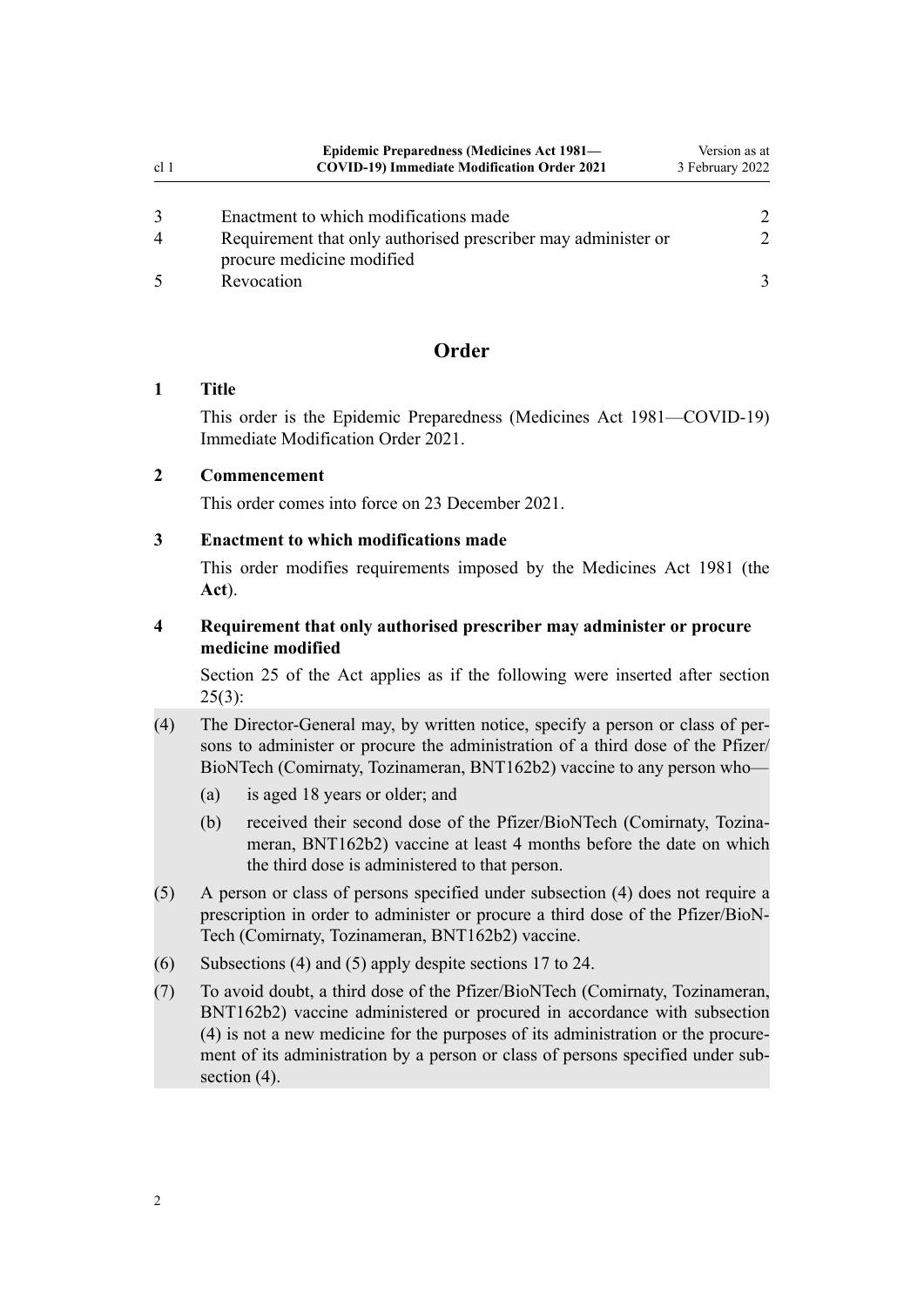## <span id="page-2-0"></span>**5 Revocation**

This order is revoked when the [Epidemic Preparedness \(COVID-19\) Notice](https://gazette.govt.nz/notice/id/2020-go1368) [2020](https://gazette.govt.nz/notice/id/2020-go1368) expires or is revoked.

> Michael Webster, Clerk of the Executive Council.

## **Explanatory note**

### *This note is not part of the order, but is intended to indicate its general effect.*

This order is made under the [Epidemic Preparedness Act 2006.](http://legislation.govt.nz/pdflink.aspx?id=DLM404458) It comes into force on 23 December 2021 and is revoked when the [Epidemic Preparedness \(COVID-19\)](https://gazette.govt.nz/notice/id/2020-go1368) [Notice 2020](https://gazette.govt.nz/notice/id/2020-go1368) expires or is revoked. It modifies the requirements imposed by the [Medi‐](http://legislation.govt.nz/pdflink.aspx?id=DLM53789) [cines Act 1981](http://legislation.govt.nz/pdflink.aspx?id=DLM53789) (the **Act**) to enable the effective management of COVID-19 or its effects (or both).

The modifications to [section 25](http://legislation.govt.nz/pdflink.aspx?id=DLM55417) of the Act facilitate the administration by persons other than authorised prescribers of a third dose of the Pfizer/BioNTech (Comirnaty, Tozinameran, BNT162b2) (the **COVID-19 Pfizer vaccine**) at a dose interval of 4 months, rather than the current approved period of 6 months. This is to ensure that third doses of the COVID-19 Pfizer vaccine are accessible to the public and can be provided by a wider vaccinator workforce in order to mitigate the public health risk posed by COVID-19.

*[Clause 4](#page-1-0)* modifies the requirement in [section 25](http://legislation.govt.nz/pdflink.aspx?id=DLM55417) of the Act that only an authorised prescriber may administer or procure the administration of medicines (in this case, the COVID-19 Pfizer vaccine). *New [section 25\(4\)](#page-1-0)* provides that the Director-General of Health may, by written notice, authorise a person or class of persons (**vaccinators**) to administer the COVID-19 Pfizer vaccine to a person who is aged 18 years or older, and who received their second dose of the COVID-19 Pfizer vaccine at least 4 months before the date on which the third dose is administered to that person. *New [section](#page-1-0) [25\(5\)](#page-1-0)* clarifies that a vaccinator does not require a prescription in order to administer or procure a third dose. *New [section 25\(7\)](#page-1-0)* provides that, to avoid doubt, a third dose of the COVID-19 Pfizer vaccine administered or procured in accordance with *new section*  $(25)(4)$  is not to be considered a new medicine for the purposes of its administration or procurement by a vaccinator.

Issued under the authority of the [Legislation Act 2019](http://legislation.govt.nz/pdflink.aspx?id=DLM7298104). Date of notification in *Gazette*: 22 December 2021.